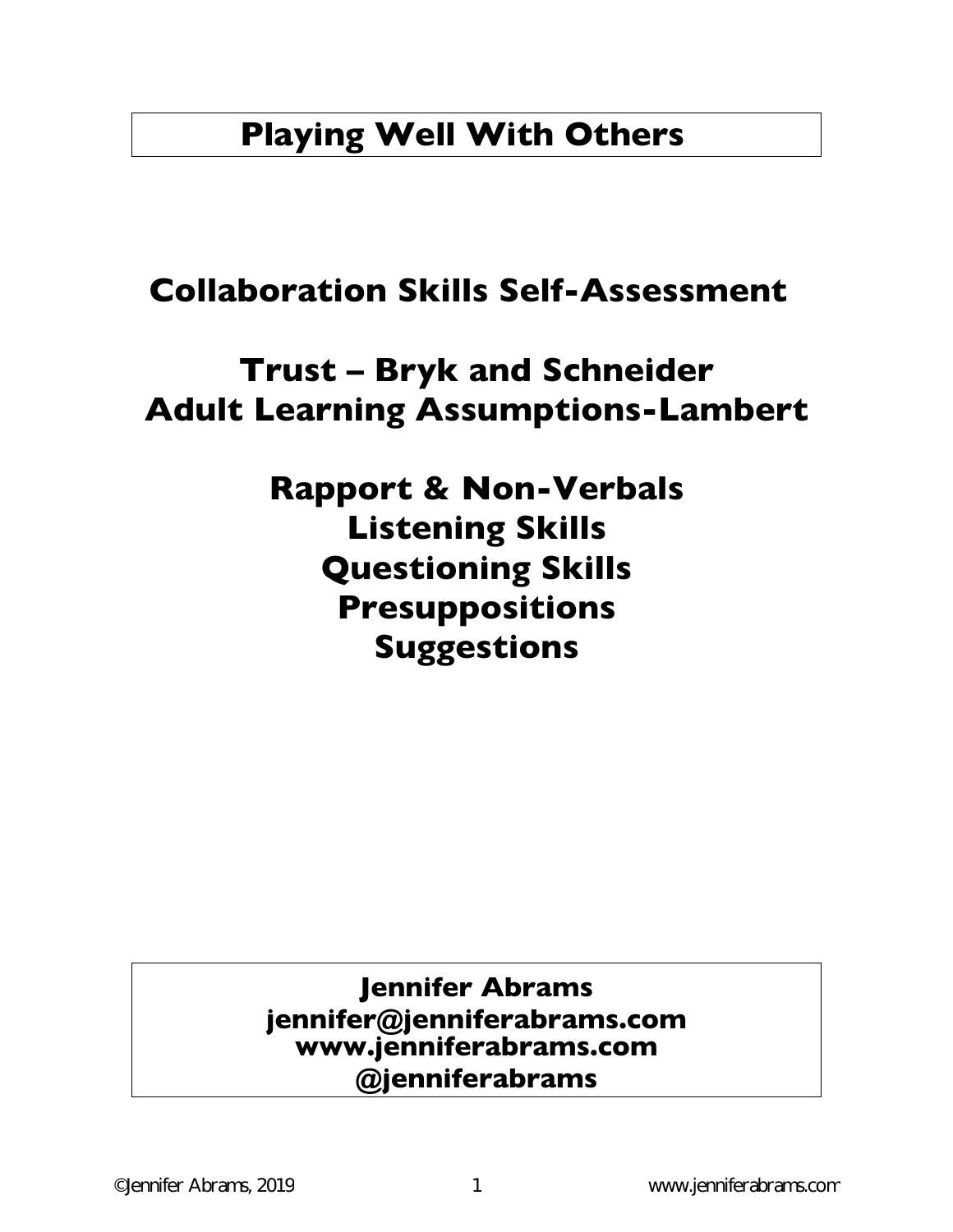#### **About the Presenter**

Jennifer Abrams is an international educational and communications consultant for public and independent schools, hospitals, universities and non-profits. Jennifer trains and coaches teachers, administrators, nurses, hospital personnel, and others on new employee support, supervision, being generationally savvy, having hard conversations and collaboration skills.

In Palo Alto USD (Palo Alto, CA), Jennifer led professional development sessions on topics from equity and elements of effective instruction to teacher leadership and peer coaching and provided new teacher and administrator trainings at both the elementary and secondary level. From 2000-2011, Jennifer was lead coach for the Palo Alto-Mountain View-Los Altos-Saratoga-Los Gatos Consortium's Beginning Teacher Support and Assessment Program.

In her educational consulting work, Jennifer has presented at annual conferences such as Learning Forward, ASCD, NASSP, NAESP, AMLE, ISACS and the New Teacher Center Annual Symposium, as well as at the Teachers' and Principals' Centers for International School Leadership. Jennifer's communications consulting in the health care sector includes training and coaching work at the Community Hospital of the Monterey Peninsula and Stanford Hospital.

Jennifer's publications include *Having Hard Conversations*, *The Multigenerational Workplace: Communicating, Collaborating & Creating Community* and *Hard Conversations Unpacked – the Whos, the Whens and the What Ifs*, Her upcoming book, *Swimming in the Deep End: Four Foundational Skills for Leading Successful School Initiatives*, will be out March of 2019. Other publications include her chapter, "Habits of Mind for the School Savvy Leader" in Art Costa's and Bena Kallick's book, *Learning and Leading with Habits of Mind: 16 Essential Characteristics for Success*, and her contribution to the book, *Mentors in the Making: Developing New Leaders for New Teachers* published by Teachers College Press. Jennifer writes a monthly newsletter, *Voice Lessons*, available for reading at and subscribing to on her website, www.jenniferabrams.com and is a featured columnist, writing about personal development at www.eschoolnews.org.

Jennifer has been recognized as one of "21 Women All K-12 Educators Need to Know" by *Education Week*'*s* 'Finding Common Ground' blog, and the International Academy of Educational Entrepreneurship. She has been a featured interviewee on the topic of professionalism for ASCD's video series, *Master Class*, hosted by National Public Radio's Claudio Sanchez, and in the lead article, "Finding Your Voice in Facilitating Productive Conversations" for Learning Forward's *The Leading Teacher*, Summer 2013 newsletter; as a generational expert for "Tune in to What the New Generation of Teachers Can Do," published in *Phi Delta Kappan*, (May 2011), and by the Ontario Ministry of Education for their *Leadership Matters: Supporting Open-to-Learning Conversations* video series.

Jennifer considers herself a "voice coach," helping others learn how to best use their voices be it collaborating on a team, presenting in front of an audience, coaching a colleague, supervising an employee and in her role as an advisor for Reach Capital, an early stage educational technology fund. Jennifer holds a Master's degree in Education from Stanford University and a Bachelor's degree in English from Tufts University. She lives in Palo Alto, California. Jennifer can be reached at jennifer@jenniferabrams.com, www.jenniferabrams.com, and on Twitter @jenniferabrams.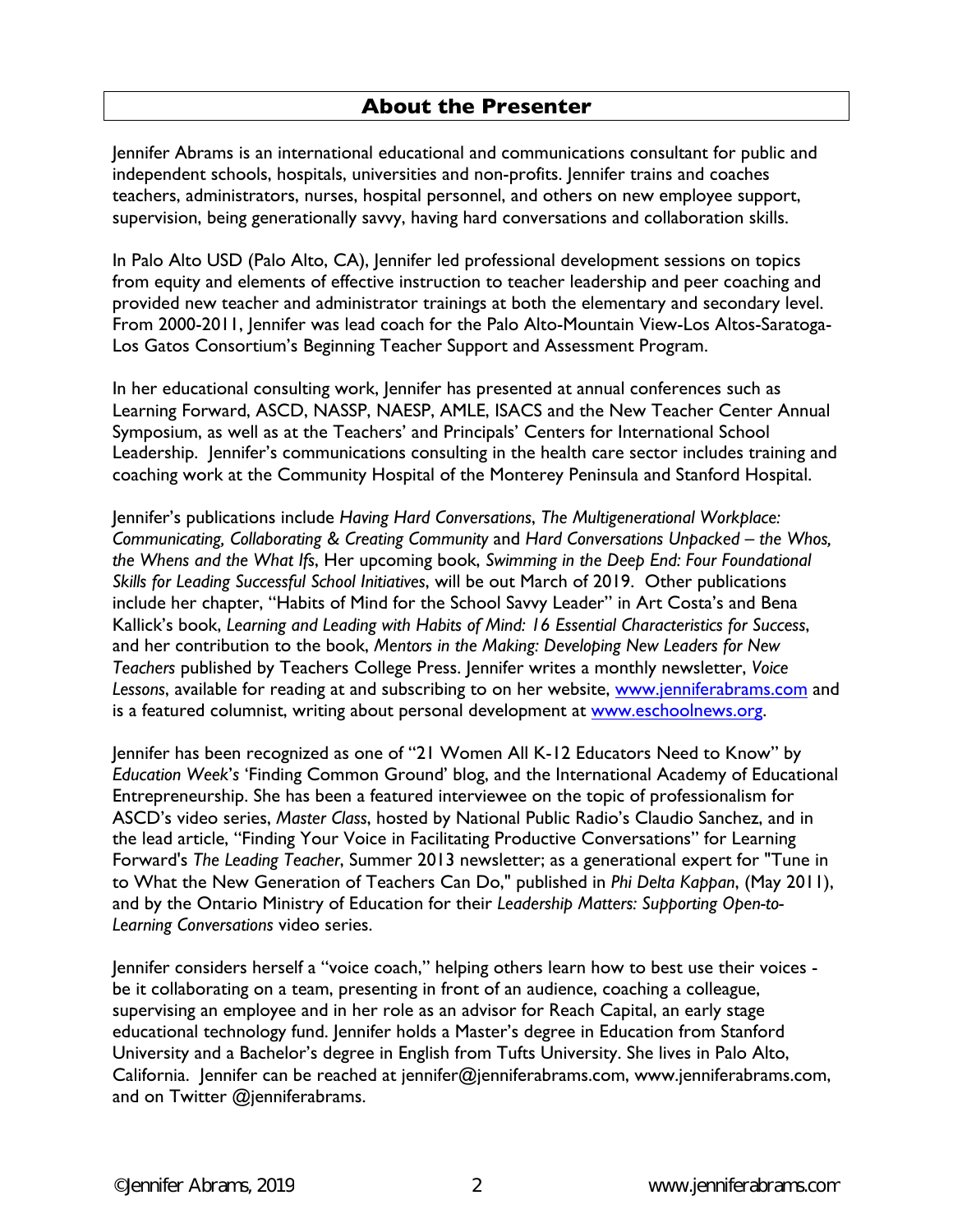**Our conversations invent us. Through our speech and our silence, we become smaller or larger selves. Through our speech and our silence, we diminish or enhance the other person, and we narrow or expand the possibilities between us. How we use our voice determines the quality of our relationships, who we are in the world, and what the world can be and might become. Clearly, a lot is at stake here.**

# **Harriet Lerner, The Dance of Connection**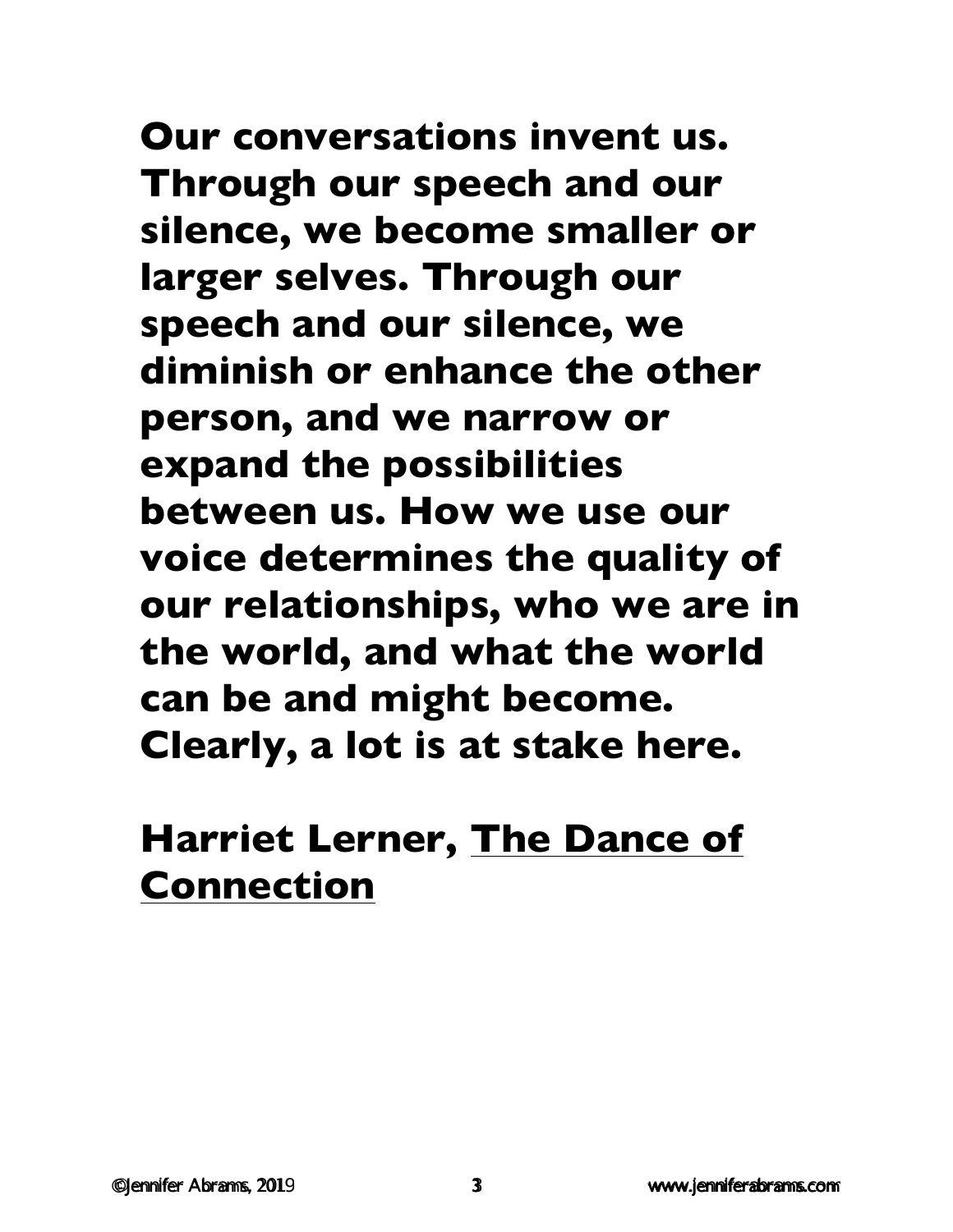## **Are Good Social Relationships Key To School Improvement?**

**Gordon, David T.,** *Fuel for Reform: The Importance of Trust in Changing Schools***, Harvard Education Letter, July/August, 2002, Vol. 18, #4** 

**A lesson learned from Chicago's decade of school reforms, according to a new book by Anthony S. Bryk and Barbara Schneider. In Trust in Schools: A Core Resource for Improvement, the University of Chicago researchers examine the role of social relationships in schools and their impact on student achievement. Their conclusion? That "a broad base of trust across a school community lubricates much of the a school's day-to-day functioning and is a critical resource as local leaders embark on ambitious improvement plans."** 

**Bryk and Schneider contend that schools with a high degrees of "relational trust," as they call it, are far more likely to make the kinds of changes that help raise student achievement than those where relations are poor.** 

**Bryk and Schneider take the bold step of seeking empirical evidence that links trust and academic achievement.** 

**Teachers' relationships with each other can often be more challenging than those between teachers and their bosses, the authors found.** 

**The evidence from Chicago suggest that while not all schools with high levels of trust improve – that is, trust alone won't solve instructional or structural problems – schools with little or no relational trust have practically no chance of improving.** 

**In top-quartile schools, three-quarters of teachers reported strong or very strong relations with fellow teachers, and nearly all reported such relations with their principals. By contrast, at schools in the bottom quartile, a majority of teachers having little or no trust in their colleagues, two-thirds said the same about their principals, and fewer than 40 percent reported positive, trusting relations with parents.** 

**Bryk and Schneider found that schools with strong levels of trust at the outset of reforms had a 1 in 2 chance of making significant improvements in math and reading, while those with weak relationships had a 1 in 7 chance of making gains.** 

**Good relationships and trust won't compensate for bad instruction, poorly trained teachers or unworkable school structures, as Bryk and Schneider are careful to note. But by the same token, reform efforts are bound to fail if they ignore the importance of how teachers, principals, parents and students interact.**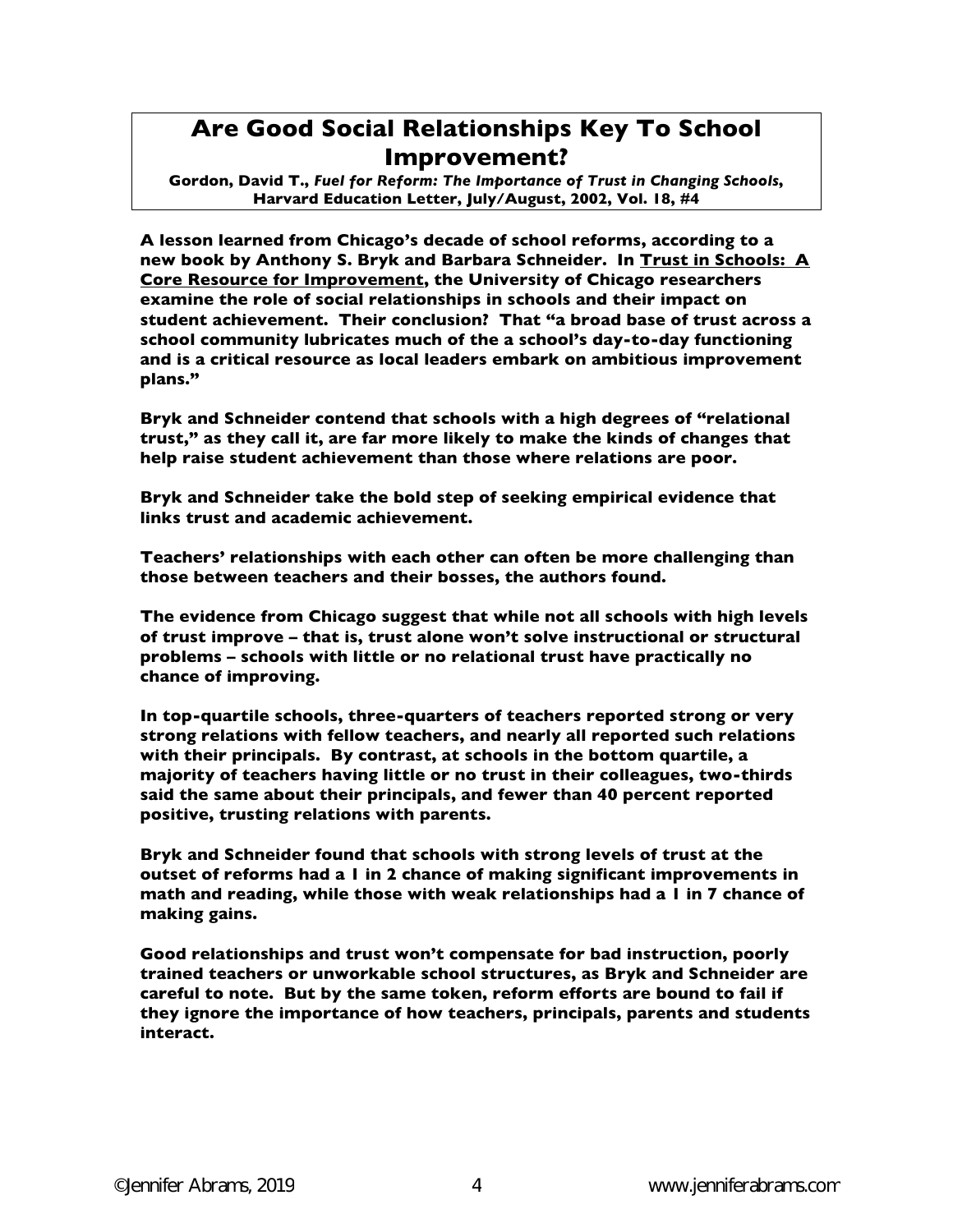## **Trust – Research by Bryk and Schneider**

**Schools with a high degree of trust are more likely to make changes that help students achieve. According to these researchers, there are four vital signs for identifying and assessing trust in schools.** 

**Respect: Do we acknowledge one another's dignity and ideas? Do we interact in a courteous way?** 

**Competence: Do we believe in each other's ability and willingness to fulfill our responsibilities effectively?** 

**Personal regard: Do we care about each other personally and professionally? Are we willing to go beyond our formal roles and responsibilities to go the extra mile?** 

**Integrity: Can we trust each other to put the interests of students first, especially when tough decisions have to be made? Do we keep our word?** 

**What are your thoughts about the degree of trust on at your school? What do you think are some of the things that could increase the trust in your school?**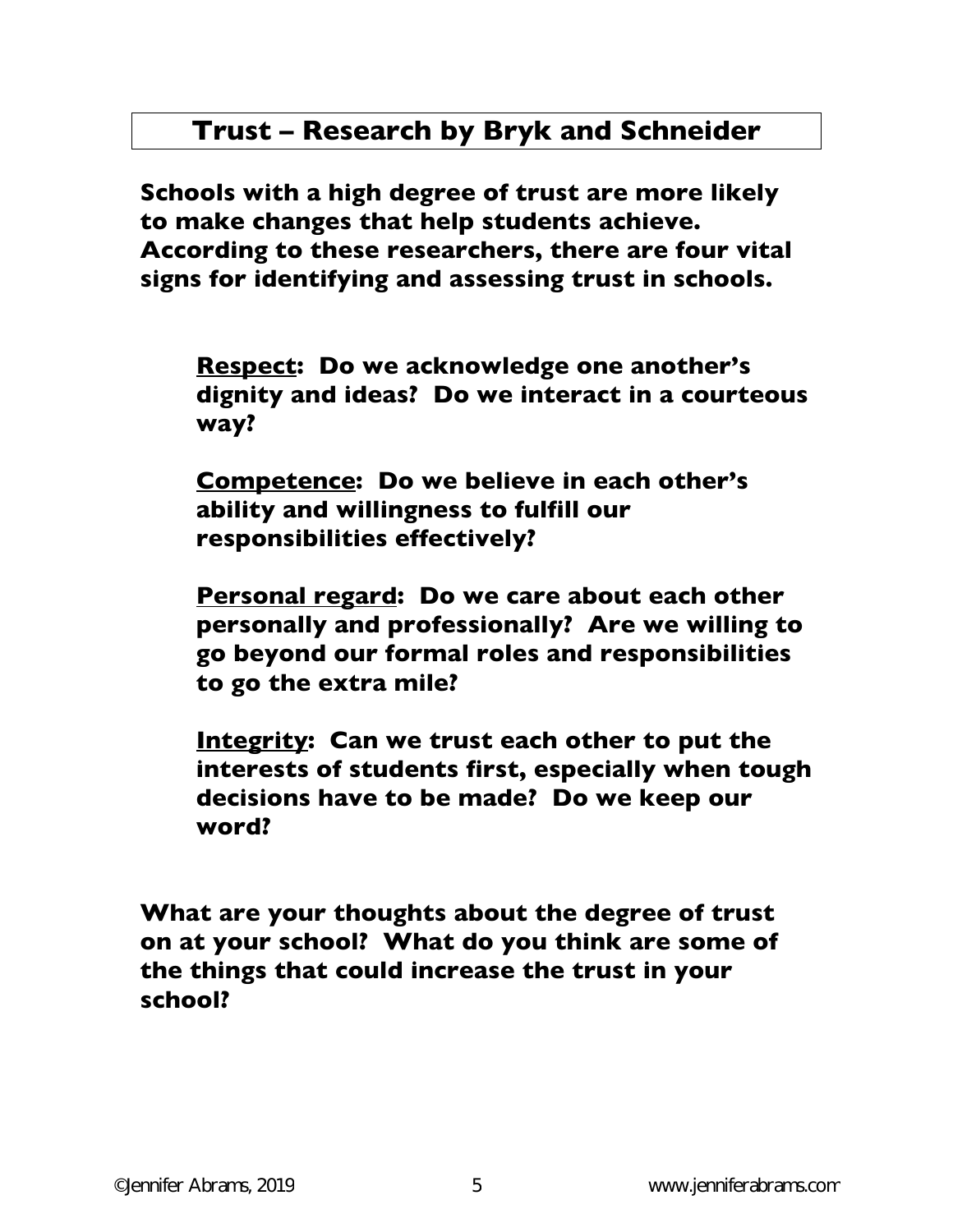### **Guiding Questions – Participation in School Community**

#### **Participation in collaborative efforts to improve the school.**

- Do I "show up"? Show up on time or late? Show up at staff meetings? Department meetings? On Staff Development Days? At team meetings? At events that are related to school improvement?
- Do I know, understand, respect and follow the learning outcomes/course descriptions of my classes? If so, how? Follow the objectives for the department? The goals of the school?
- If asked to complete some paperwork or attend a meeting on behalf of the department or do some work for the team, do I get it done?
- Do I share an enthusiasm for the "pursuit of teaching excellence"? If so, how?
- Do I look like I enjoy teaching? Enjoy the school? Enjoy my colleagues? If so, how?
- Do I communicate with parents in a timely fashion? If so, how? Answer calls? Meet with parents? Show up to Back to School Night?
- Do I hold myself to a high standard for what I do and produce? If so, how?
- Do I continually refine lessons and units and work to improve my teaching? If so, how?

#### **Demonstration of the interpersonal skills needed to work on a team with colleagues, and community members.**

- Am I aware of the school values, norms, the way the school sees itself? Do I work well within those values? If so, how? Do I embody them or just give them lip service?
- Do I seem to understand the implicit or explicit code of dress for the teachers and other professionals in the school and wear appropriate clothing for the age of the students and the school culture? If so, how?
- Do I hone my communication and process skills as well as work on my classroom instruction? If so, how?
- Do I show consideration for the feelings of others? Say "Hello," say "Thank you," say "I'm sorry," say "What can I do to help?"
- Do I gossip? Talk poorly of colleagues in front of others or to students?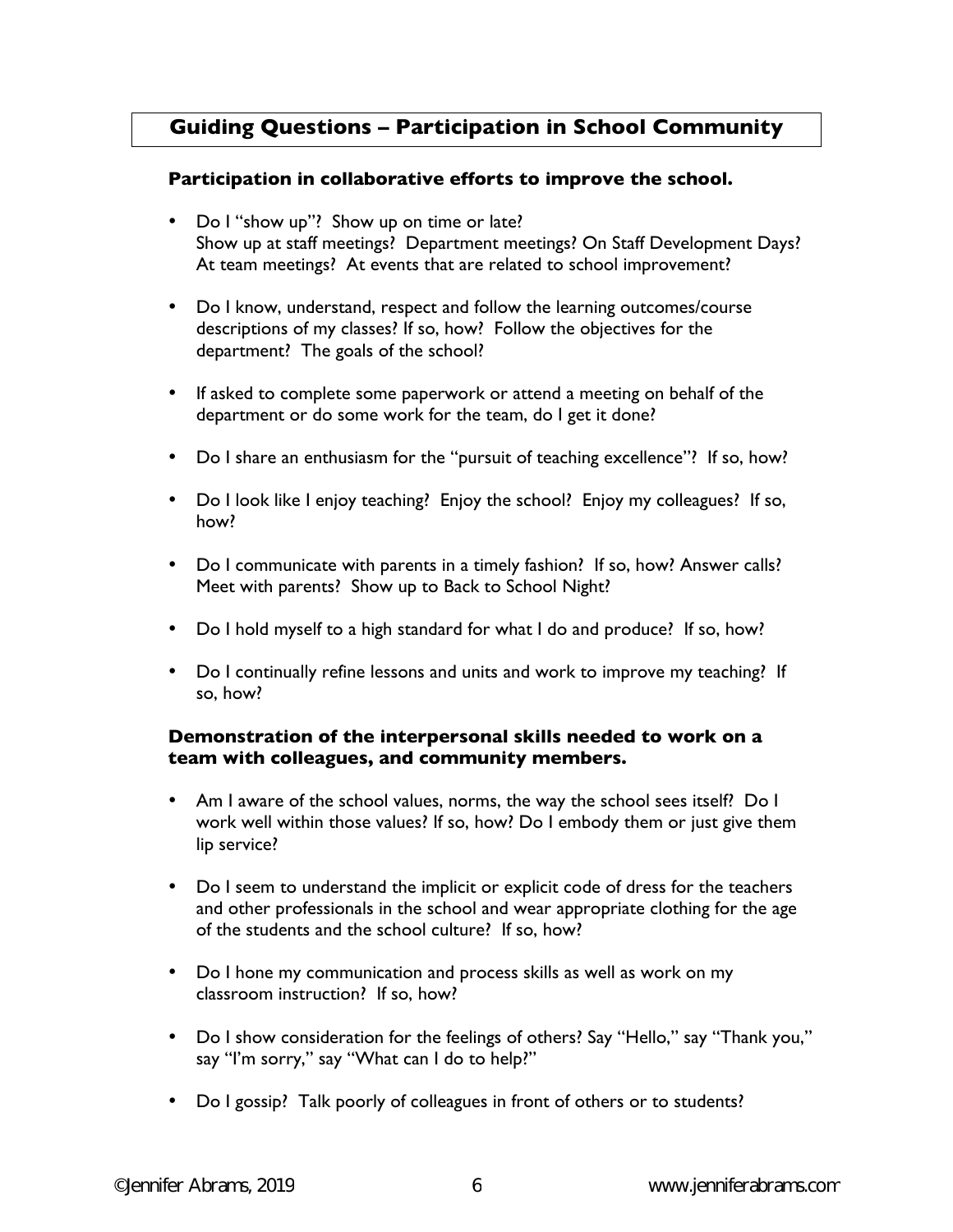### **Guiding Questions – Participation in School Community**

- Am I aware of my assumptions and values and know when they are getting in the way of moving forward with my colleagues?
- Am I able to stand outside myself and see how I might be impacting others or be seen by others? If so, how?
- If I am given feedback, do I listen to it and react appropriately, changing behavior if necessary? If so, how?
- Am I open to rational and intuitive ways of thinking? If so, how?
- Am I open to doing things in a way other than my way?
- Am I open to hearing all perspectives? If so, how? And when hearing all perspectives do I honor them or shut down?
- Do I cooperate with special education staff so that services are provided to the students? Do I fill out the progress reports and do the required/suggested accommodations with a positive attitude?
- Do I work with counselors or administrator when there is a problem? Do I attend SSTs, etc. and do so in a "willing" way?
- Do I manage my anxiety in a way that is appropriate? Not yelling at or crying in front of all staff or students?
- Do I know of the hierarchy of positions in the school? Do I know where to go to the appropriate person for the appropriate concern? Do I look for solutions rather than sit with the problem and complain in the parking lot?
- Do I want to work in a group and do I show that through my body language, contributions, and attitude?
- When communicating with other adults, do I ask for other perspectives? Seek to understand the other's point of view?
- Do I show an ability to listen for understanding and empathy?
- Do I manage impulsivity or interrupt more often than not, inserting my POV?
- Do I use positive presuppositions when coming together with a given group presuming positive intention and potential?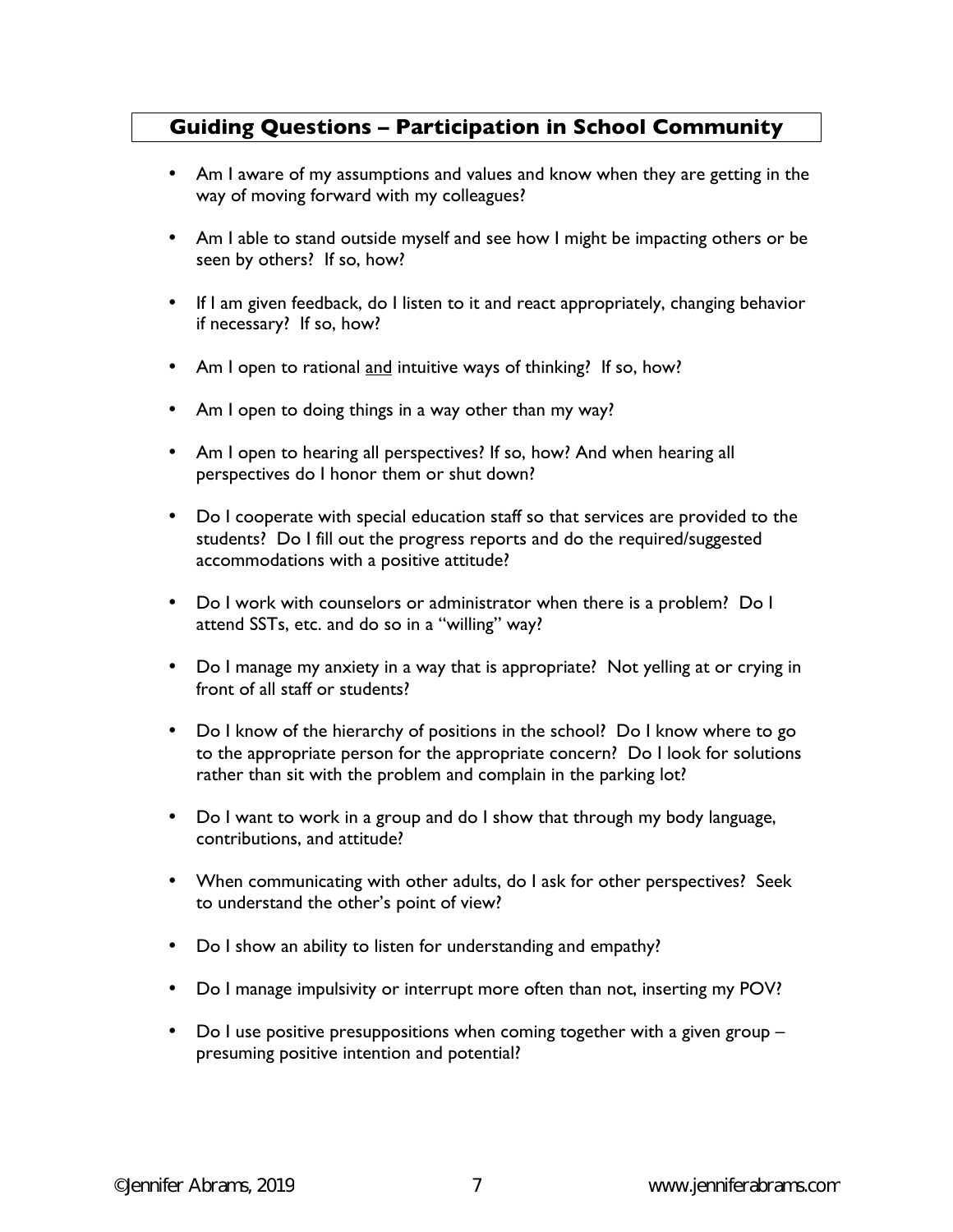### **Guiding Questions – Participation in School Community**

- Do I seem to have a sense of humor? Can I laugh at myself?
- Do I have a sense of personal space, body language and appropriate sense of decorum in a given setting? With both adults and students?
- Am I aware that I am not allowing equitable participation by talking too much at meetings or talking too little and not contributing?

#### **What Else?**

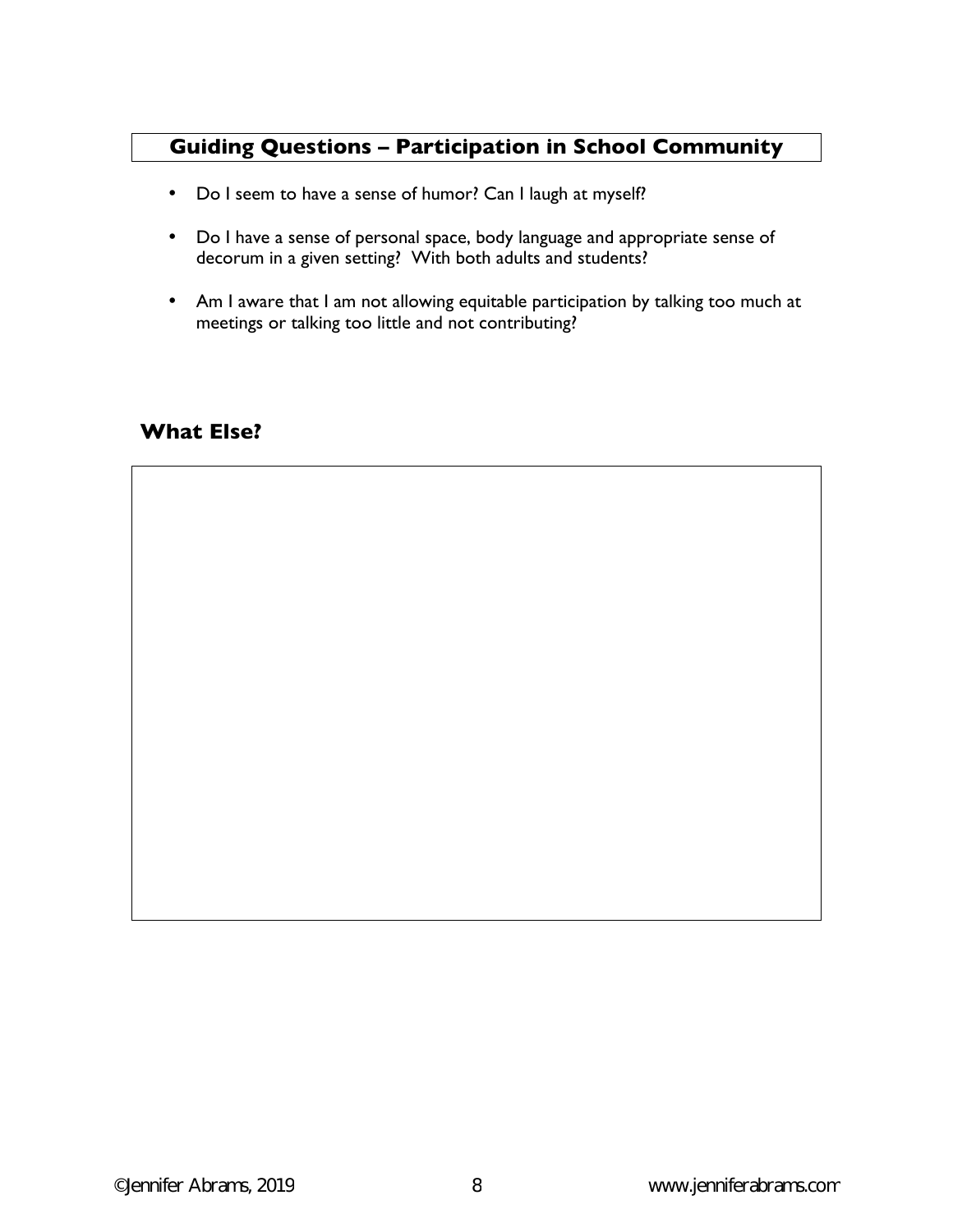# **Adult Learning Assumptions**

- **Adults have a drive toward competence, which is linked to self-image and efficacy.**
- **Learning is enhanced when adults are active, involved and self-directed.**
- **What is to be learned must hold meaning; it must connect with current understandings, knowledge, experience and purpose.**
- **We don't learn from experience as much as we learn from processing our experience – both successes and failures. Self-reflection, self-assessment, and self-direction are critical to learning and development.**
- **Learning is both an opportunity and a risk; it requires dissonance and change.**
- **Learning is the continual process of identity formation, or growing into more of who we are becoming**

**Adapted from the work of Linda Lambert, Professor, Department of Educational Leadership, California State University, Hayward**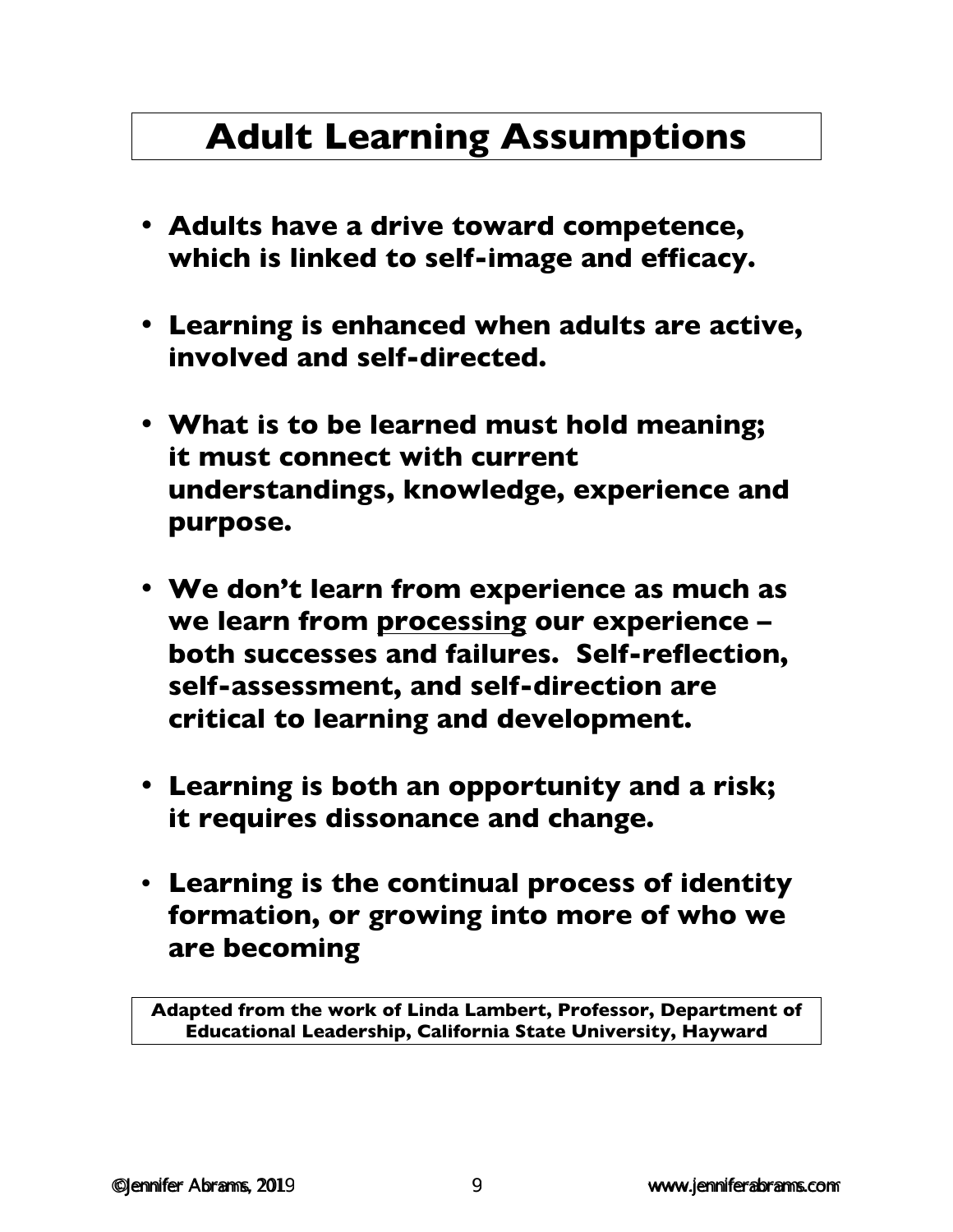### **The Seven Norms of Collaborative Work**

**Pausing:** Pausing before responding or asking a question allows time for thinking, enhances dialogue, discussion and decision-making.

**Paraphrasing:** Using a paraphrase starter that is comfortable for you: "So..." or "As you are…" or "You're thinking…" and following the starter with a paraphrase that assists members of the group to hear and understand each other as they formulate questions.

**Probing:** Using gentle open-ended probes or inquiries such as, "Please say more..." or "I'm curious about…" or "I'd like to hear more about…" or "Then, are you saying…?" increases the clarity and precision of the group's thinking.

**Putting ideas on the table:** Ideas are at the heart of meaningful dialogue. Label the intention of your comments. For example, you might say, "Here is one idea…" or "One thought I have is…" or "Here is a possible approach…".

**Paying attention to self and others:** Meaningful dialogue is facilitated when each group member is conscious of self and of others and is aware of not only what she/he is saying, but also how it is said and how others are responding. This includes paying attention to learning style when planning for, facilitating and participating in group meetings. Responding to others in their own language forms is one manifestation of this norm.

**Presuming positive intentions:** Assuming that others' intentions are positive promotes and facilitates meaningful dialogue and eliminates unintentional put-downs. Using positive intentions in your speech is one manifestation of this norm.

**Pursuing a balance between advocacy and inquiry:** Pursuing and maintaining a balance between advocating a position and inquiring about one's own and others' positions assists the group in becoming a learning organization.

From Bill Baker and Adaptive Schools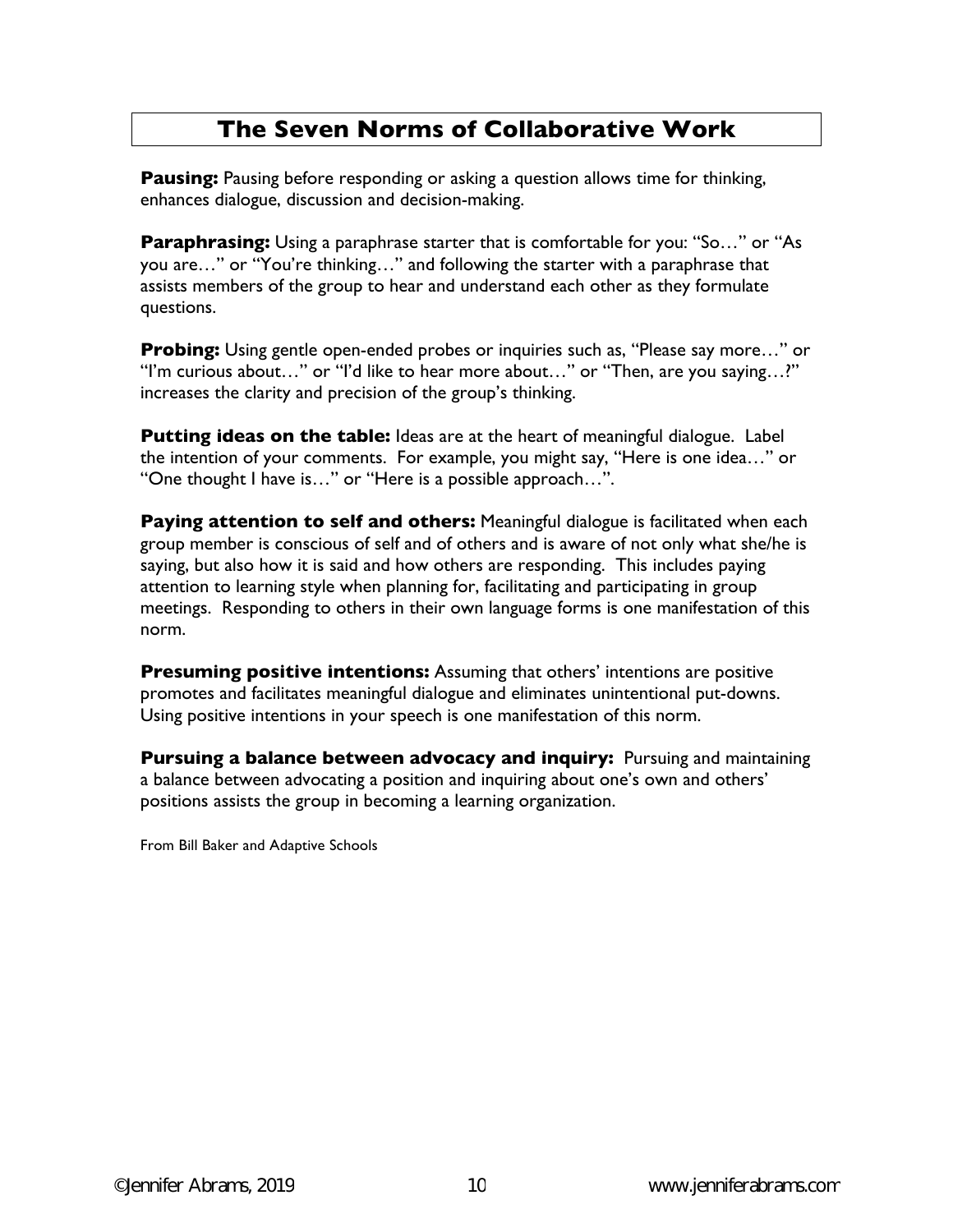## **Key Rapport Skills For Better Colleague-Colleague Conversation**

| <b>Watch Your Rapport</b>         |                             |
|-----------------------------------|-----------------------------|
| <b>Physical</b>                   | <b>Vocal</b>                |
| <b>Muscle Tension</b>             | Intonation/Pitch            |
|                                   | (approachable vs. credible) |
| <b>Posture</b>                    | <b>Pace</b>                 |
| <b>Gesture</b> (hands)            | <b>Word Choice</b>          |
| <b>Eye Contact</b>                |                             |
| <b>Physical Space between you</b> |                             |
| Where you sit/stand in the room   |                             |
| Which room you are in             |                             |

 **Breathing Depth Duration Rate** 

**Attend to Rapport If** 

**You anticipate tension or anxiety Tension or anxiety emerges You are having difficulty understanding the other person You are distracted** 

**Adapted from Mentoring Matters: A Practical Guide to Learning-Focused Relationships by Laura Lipton and Bruce Wellman**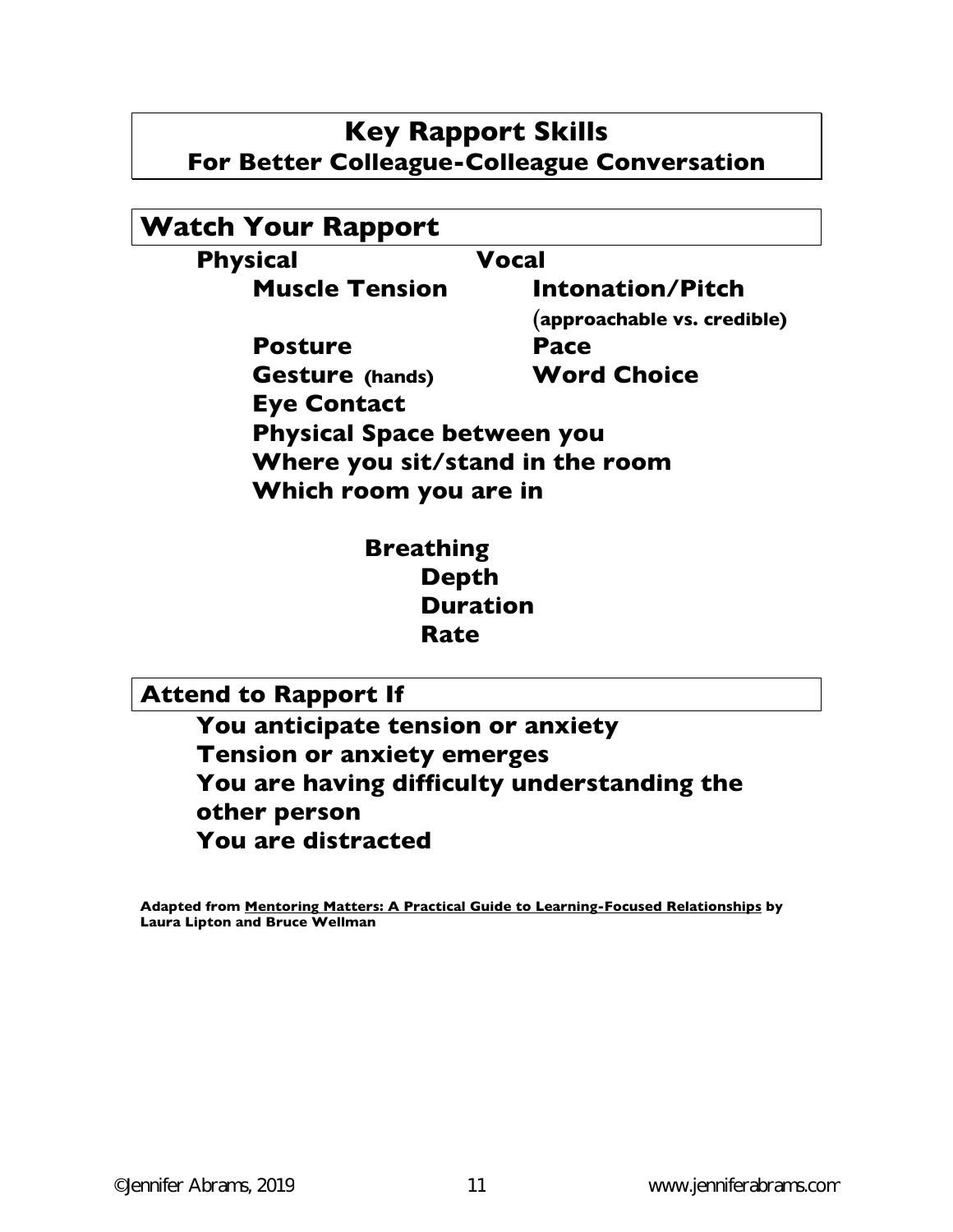# **Be Aware of "I" Listening**

# **Personal Referencing – autobiographical**

**Personal Curiosity – gossip, etc.** 

# **Personal Certainty – solution-oriented**

| Ask yourself: What are my reasons for saying this? |
|----------------------------------------------------|
| Does it serve for my colleague to hear this?       |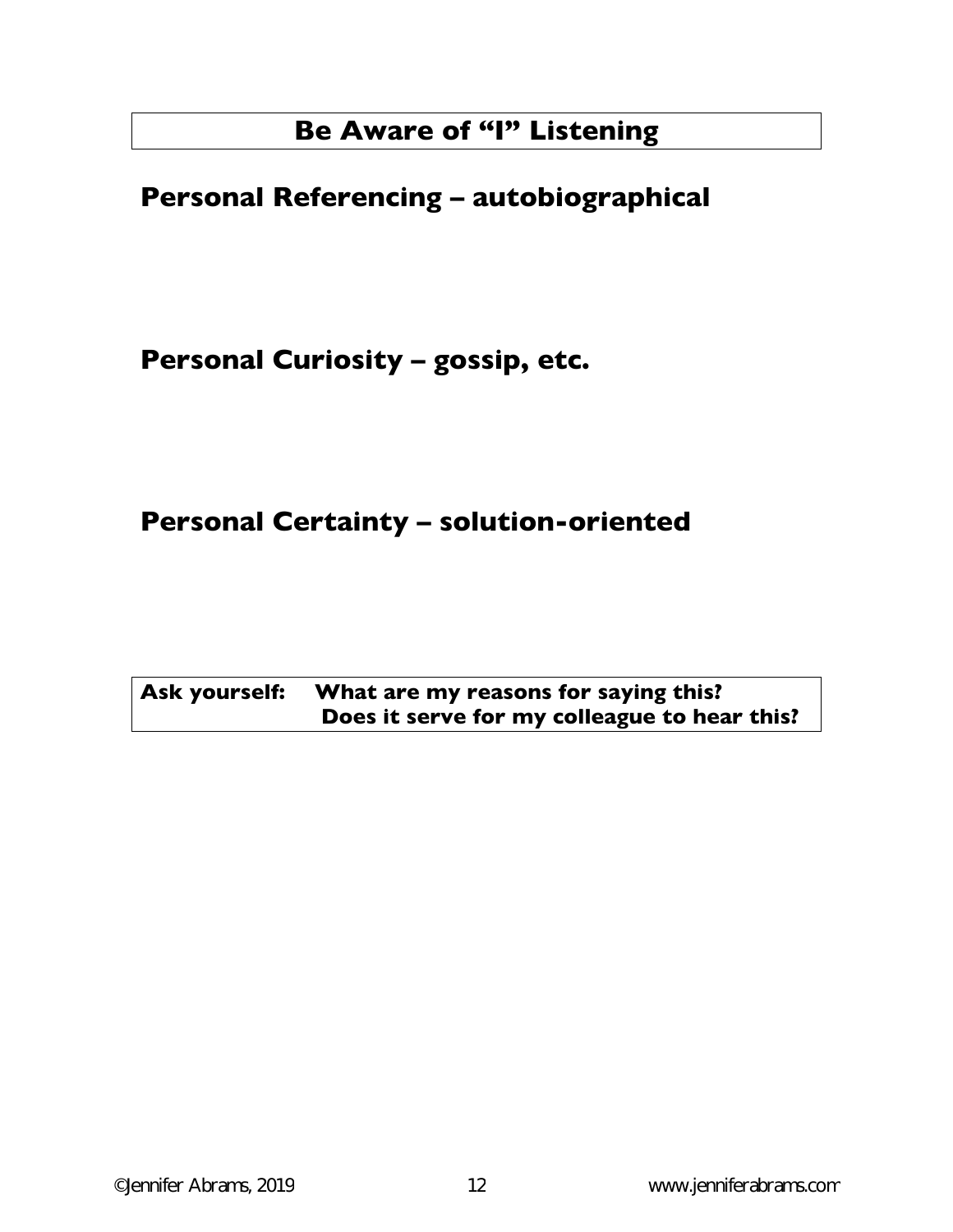# **Paraphrasing**

## **Pause**

**Using wait time before responding to or asking a question allows time for more complex thinking, enhances dialogue and improves decision-making.** 

## **Paraphrase**

**Let's others know that you are listening, that you understand or are trying to understand them and that you care.** 

# **Inappropriate Paraphrases**

- **No paraphrase**
- **Too often (too frequent)**
- **Too long**
- **Same words (parroting)**
- **Wrong pronoun (using "I" so what "I" hear you saying is…)**

# **Possible paraphrasing stems…**

# **So… In other words…. What you're suggesting is… You're saying…**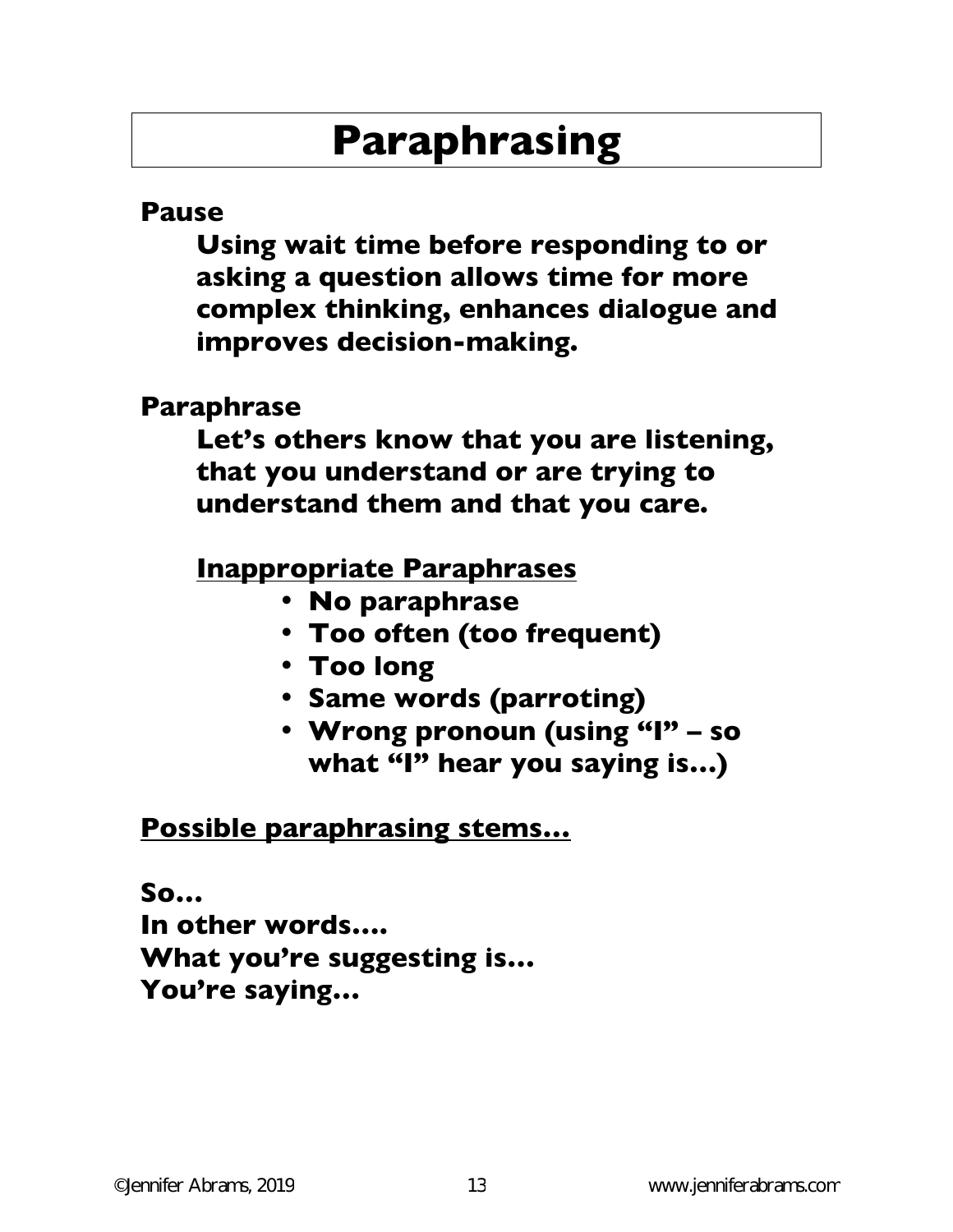## **Key Questioning Skills For Better Colleague-Colleague Conversations**

#### **Pause**

**Leave space after you ask a question Leave space after they finish answering Leave space before you respond** 

#### **Have an Approachable Voice**

**Rise at the end of a statement Use a credible voice when you are "consulting"** 

#### **Use Plural Forms**

 **To increase thinking and not block it use plural forms. "What are some of your goals?' "What ideas do you have?" "What accommodations are you considering?"** 

#### **Use Tentative Language**

**To reduce need for absolutes/surety "What hunches do you have?" "What might be some of the possible solutions?" "What may the students think of this idea?" "How might you go about doing that?"** 

#### **Use Positive Presuppositions**

**Presumes our colleague is capable of thought and is willing to reflect.** 

 **"As you think about this with your content expertise…" "Considering you know the students well…."** 

**"As you plan for this class, what are some of the things that are important to you?"** 

**"As you move through the lesson, what are some of the indicators you will look for to see students are progressing?" "What do you make of…"** 

**"What leads you to believe...?"** 

**"What are some other ways you have thought about looking this challenge?"** 

**"How do you see/envision this working out….?"**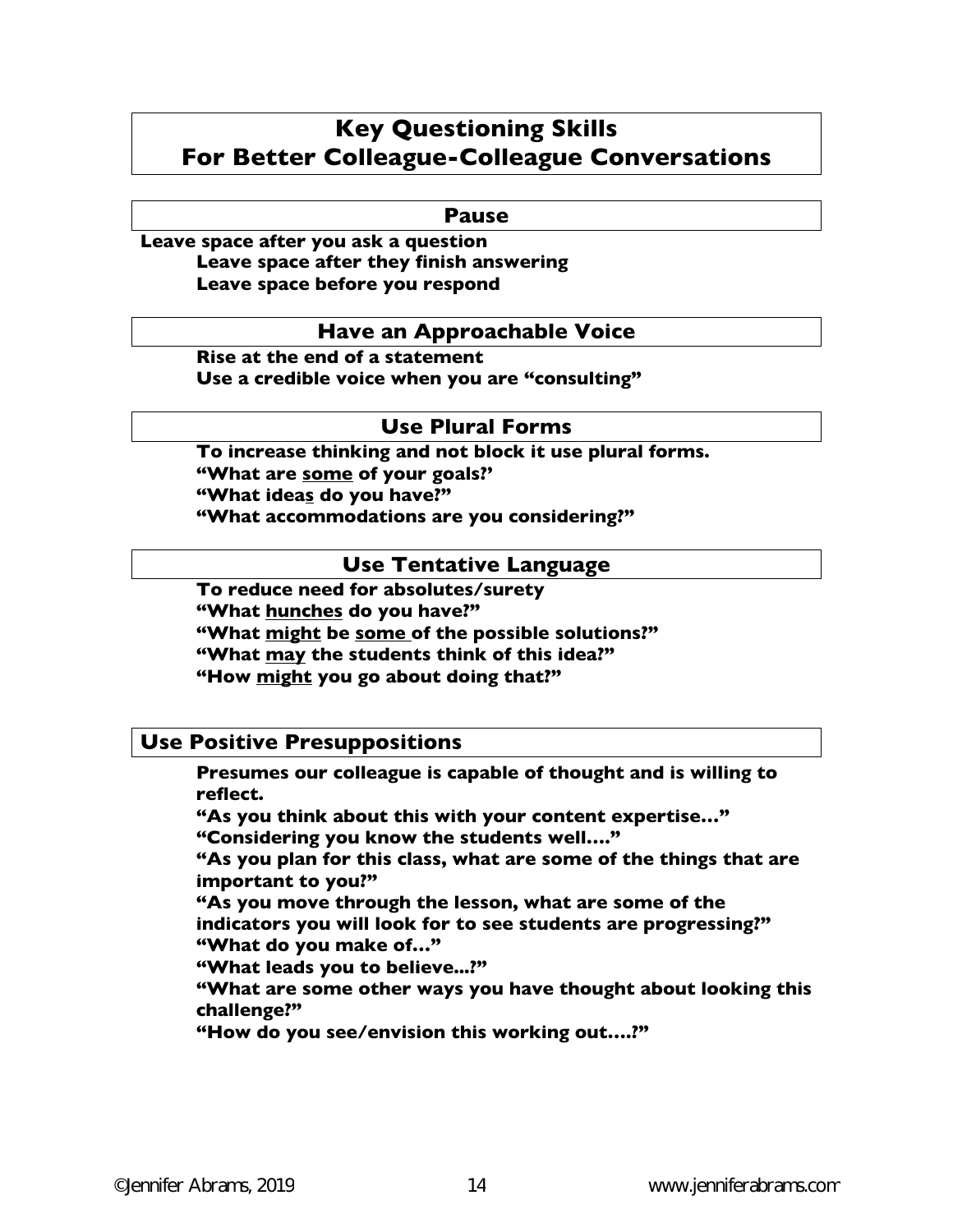### **Open Suggestions – Consulting Stance**

- **Are offered in the spirit of support and are expressed with invitational, positive language and voice tone**
- **Offer choices to encourage ownership**
- **Are often expressed as a question or include a "tag question" to invite further thinking**
- **Are achievable and offered in brief enough to encourage but not to overwhelm**

#### **Suggestion stems**

- **One thing I've noticed is….**
- **Something to keep in mind when dealing with….**
- **There are a number of approaches….**
- **From the work I have seen others do, one thing I think has worked for others is…**

**Try following a suggestion with a question that invites the teacher to imagine/hypothesize how the idea might work in his/her context.** 

- **How do you think that would work?**
- **Which of these ideas do you think makes most sense for you?**
- **What do you think of trying that idea out in class?**

*Adapted from New Teacher Center and Lipton and Wellman*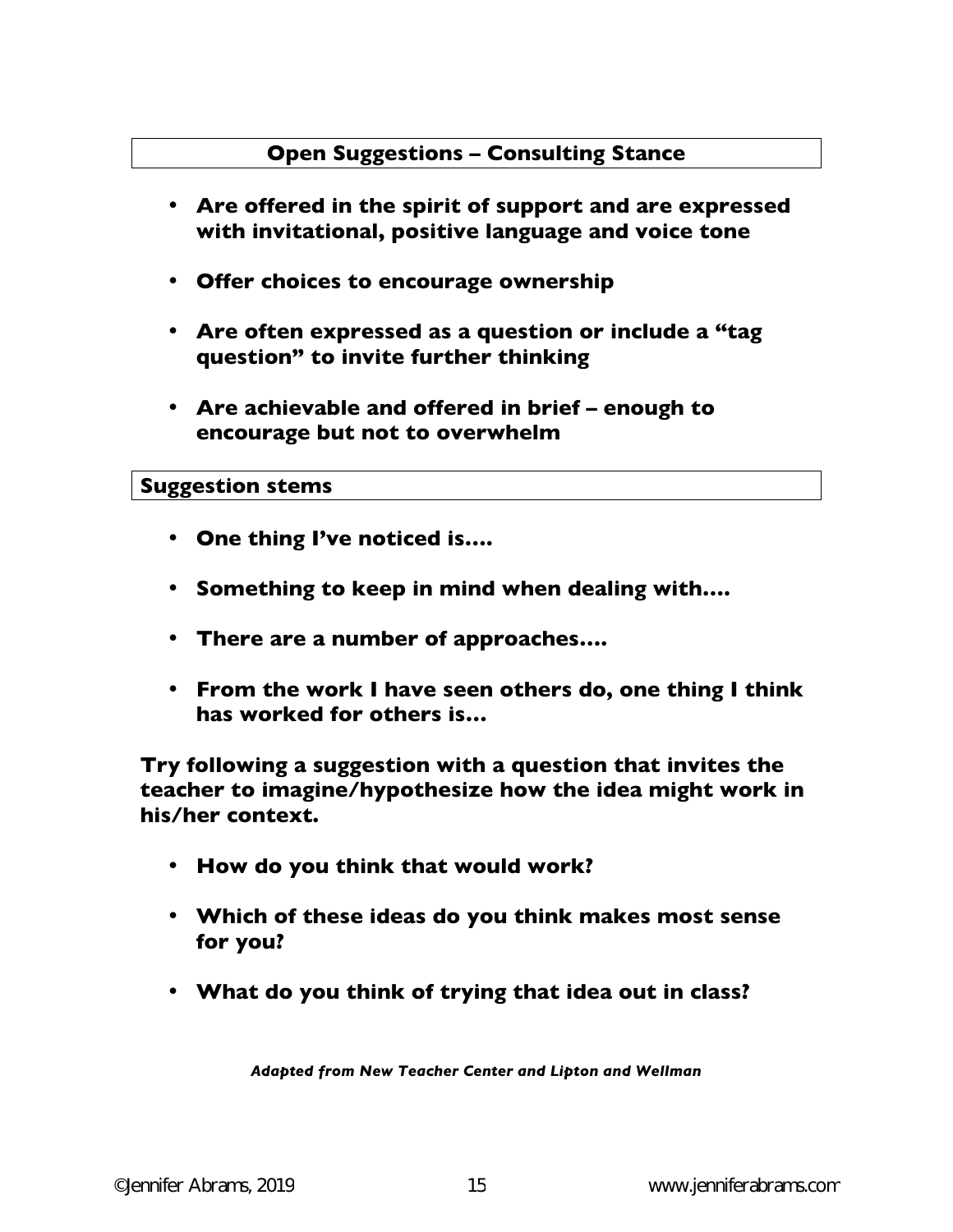### **Resources**

The Adaptive School: A Sourcebook for Developing Collaborative Groups – Robert Garmston and Bruce Wellman, Christopher-Gordon Publishers, 1999

CLASH: 8 Cultural Conflicts That Make Us Who We Are – Hazel Rose Markus and Alana Conner, Hudson Street Press, 2013

Cognitive Coaching: A Foundation for Renaissance Schools,  $2^{nd}$  ed. – Arthur Costa and Robert Garmston, Christopher-Gordon Publishers, 2002

The Courage to Teach: Exploring the Inner Landscape of a Teacher's Life, Parker J. Palmer, Jossey-Bass, 1998

Covert Processes at Work: Managing the Five Hidden Dimensions of Organizational Change – Robert Marshak, Berrett-Koehler Publishers, 2006

The Dance of Connection: How to Talk to Someone When You're Mad, Hurt, Scared, Frustrated, Insulted, Betrayed or Desperate – Harriet Lerner, Harper Collins, 2001

The Dance of Fear: Rising Above Anxiety, Fear, and Shame to Be Your Best and Bravest Self – Harriet Lerner, HarperCollins, 2004

Dancing at the Edge: Competence, Culture and Organization in the 21<sup>st</sup> Century – Maureen O'Hara and Graham Leicester, International Futures Forum, 2012

"Don't Get Defensive: Communication Tips for the Vigilant" – Mark Goulston, Harvard Business Review Blog Network http://blogs.hbr.org/2013/11/dont-get-defensive-communication-tips-forthe-vigilant/

"Find the Coaching in Criticism" – Sheila Heen and Douglas Stone, Harvard Business Review Magazine, January-February, 2014, http://hbr.org/2014/01/find-the-coaching-in-criticism/ar/1

Having Hard Conversations – Jennifer Abrams, Corwin Press, 2009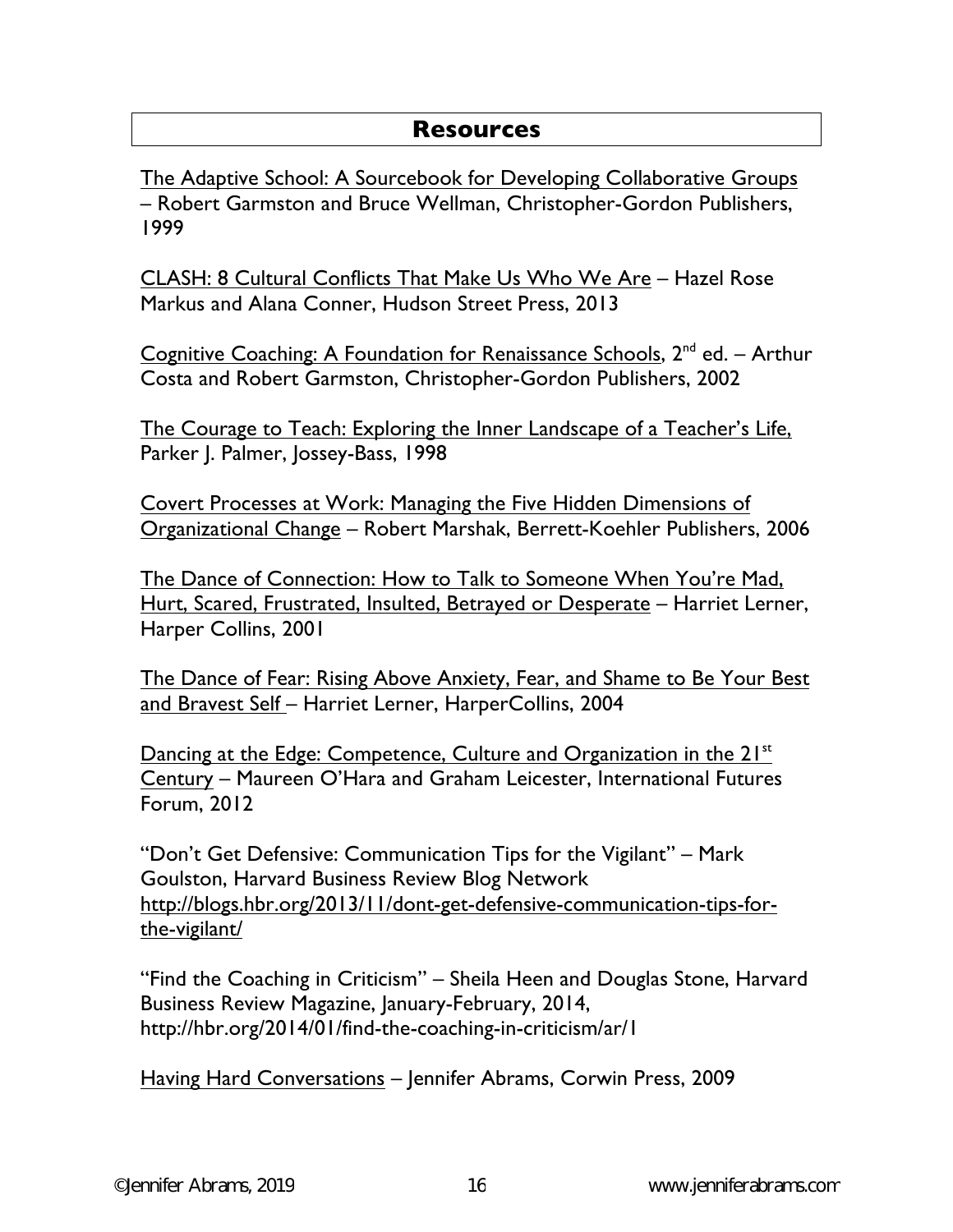### **Resources**

How The Way We Talk Can Change The Way We Work: Seven Languages for Transformation – Robert Kegan and Lisa Laskow Lahey, Jossey-Bass, 2001

"How to Argue Across Cultures" – HBR Blog, December 4, 2013 - Jeanne Brett, Kristin Behfar and Jeffrey Sanchez-Burks, http://blogs.hbr.org/2013/12/how-to-argue-across-cultures/

Humble Inquiry: The Gentle Art of Asking Instead of Telling - Edgar H. Schein, Berrett-Koehler Publishers, 2013

Immunity to Change: How to Overcome It and Unlock the Potential in Yourself and Your Organization – Robert Kegan and Lisa Laskow Lahey – Harvard Business Review Press, 2009

The Language of Emotions: What Your Feelings are Trying to Tell You – Karla McLaren, Sounds True, 2010

www.lasw.org - Looking at Student Work

Learned Optimism: How to Change Your Mind and Your Life – Martin Seligman, Vintage, 2006

Lemons to Lemonade: Resolving Problems in Meetings, Workshops and PLCS – Robert Garmston and Diane Zimmerman, Corwin, 2013

Learning-focused Supervision: Developing Professional Expertise in Standards-Driven Systems– Laura Lipton and Bruce Wellman, Miravia LLC, 2013

Mindset: The New Psychology of Success – Carol Dweck, Ballantine, 2007

The Multigenerational Workplace: Communicate, Collaborate & Create Community – Jennifer Abrams, Corwin, 2013

The Multiplier Effect: Tapping the Genius Inside Our Schools – Liz Wiseman, Lois Allen and Elise Foster, Corwin, 2013